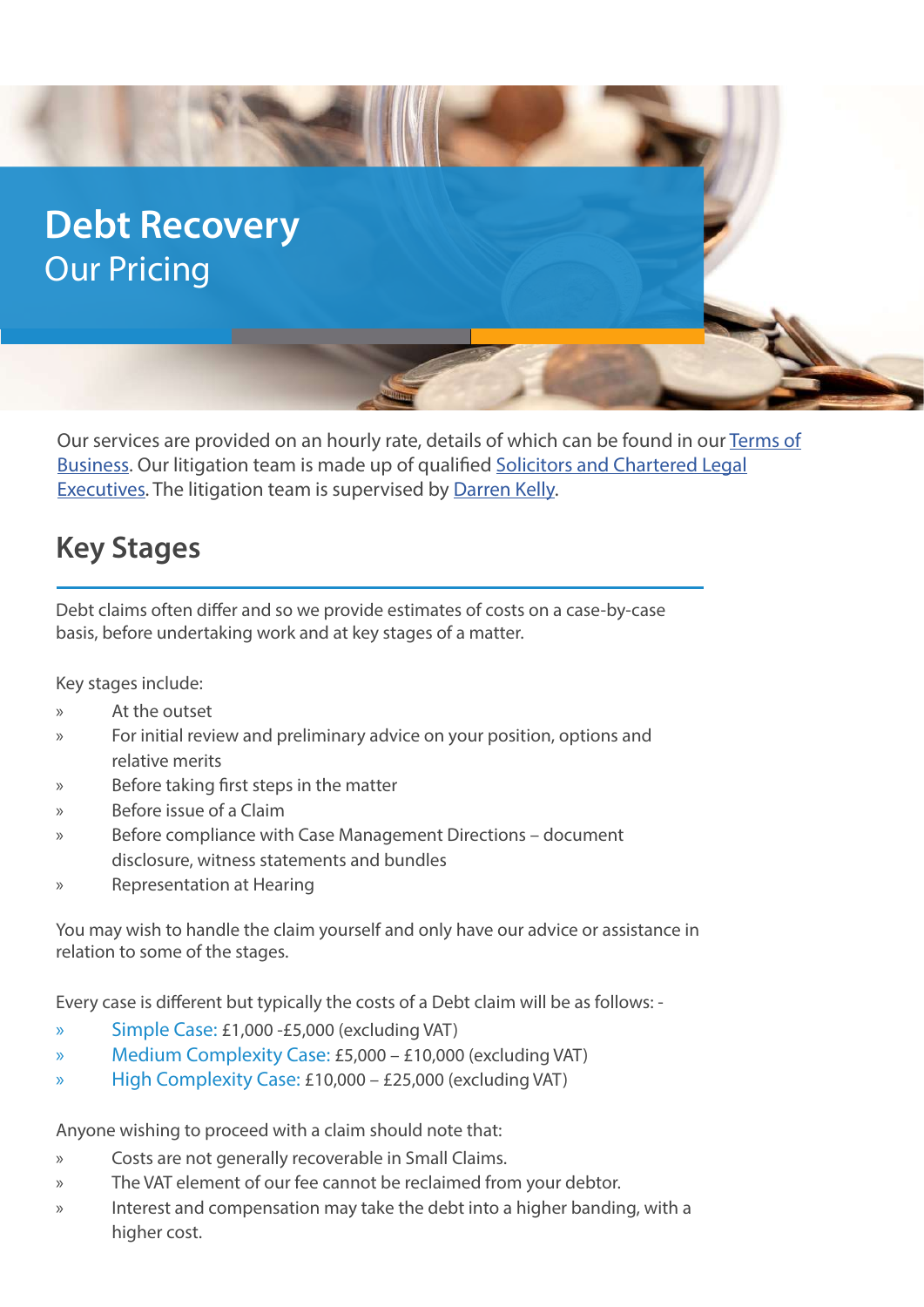» The typical costs of a Debt claim set out above do not include the costs of enforcement action, such as the bailiff, where this is needed to collect your debt.

# **Disbursements (Costs Payable to Another Organisation)**

Disbursements are costs related to your matter that are payable to third parties, such as court fees. We handle the payment of the disbursements on your behalf to ensure a smoother process.

# **Court Fees**

The Court fees payable are set out here and depend on the value of the debt.

We will often instruct Counsel for Advice or to Settle Particulars of Claim or to represent you at a Hearing. Before instructing Counsel we obtain estimates of costs from Counsel's clerk and your agreement to those costs. Counsel's hourly rates vary widely depending on their experience.

# **How Long Will My Matter Take?**

Debt claims are rarely alike and so we provide estimates of time on a case-by-case basis, before starting work for you and at key stages of a matter.

Every case is different but typically the time taken to resolve claims a Debt claim is between 4 – 52 weeks. The time taken depends on whether or not it is necessary to issue a claim. If enforcement action is needed, the matter will take longer to resolve.

# **Speak to Us**

Contact us today if you would like to book an appointment with one of our Solicitors or Chartered Legal Executives.